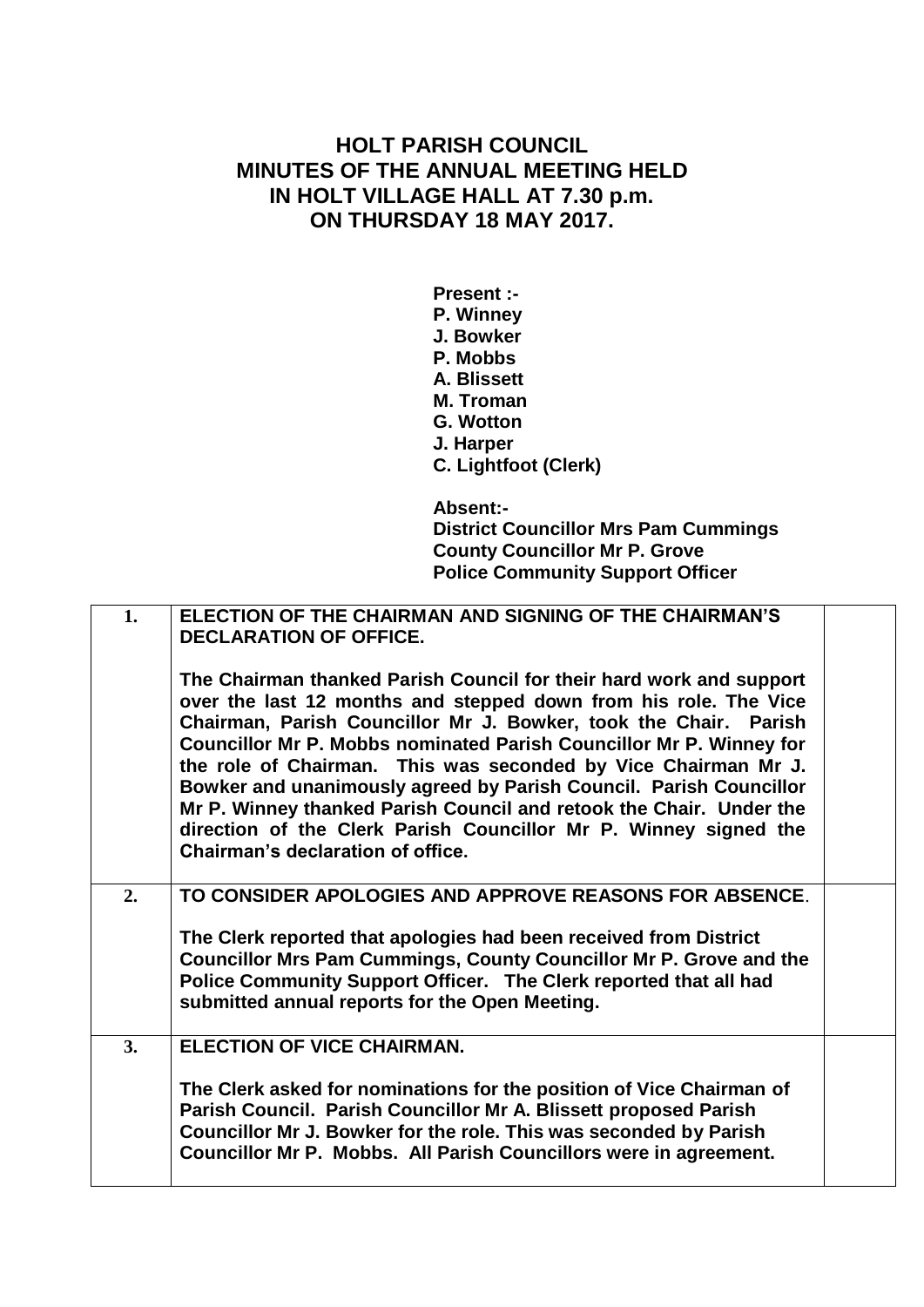| 5. | <b>DECLARATIONS OF INTEREST</b>                                                                                                                                                                                                                                                                                                            |            |
|----|--------------------------------------------------------------------------------------------------------------------------------------------------------------------------------------------------------------------------------------------------------------------------------------------------------------------------------------------|------------|
|    | <b>Register of Interests.</b><br>a)<br>The Clerk reminded all Parish Councillors that they need to inform her<br>of any changes to the Register of Interests. There were no changes at<br>the present time.<br><b>Register of Personal Interests.</b><br>b)<br>There was no registration of Personal interests for items on the<br>agenda. | <b>ALL</b> |
|    | c)<br><b>Register of Prejudicial Interests.</b><br>There was no registration of Prejudicial interests for items on the<br>agenda.<br>Written requests for the Council to grant a dispensation.<br>d)<br>There had been no written requests for dispensation.                                                                               |            |
|    |                                                                                                                                                                                                                                                                                                                                            |            |
| 5. | TO NOTE THE STANDING ORDERS.                                                                                                                                                                                                                                                                                                               |            |
|    | The Clerk confirmed that there had been no changes to the Standing<br>Orders over the past 12 months. Parish Council noted the Standing<br>Orders.                                                                                                                                                                                         |            |
| 6. | TO NOTE THE CODE OF CONDUCT.                                                                                                                                                                                                                                                                                                               |            |
|    | The Clerk confirmed that there had been no changes to the Code of<br>Conduct over the past 12 months. Parish Council noted the Code of<br>Conduct.                                                                                                                                                                                         |            |
| 7. | TO REVIEW THE COUNCIL'S FINANCIAL REGULATIONS, RISK<br>ASSESSMENT AND INSURANCE REQUIREMENTS.                                                                                                                                                                                                                                              |            |
|    | The Clerk confirmed that the Financial Regulations had not changed<br>over the past 12 months. Parish Council noted the Financial<br><b>Regulations.</b>                                                                                                                                                                                   |            |
|    | The Clerk reported that she had updated the annual Risk Assessment for<br>Parish Council and summarised the contents. The Chairman signed the<br><b>Risk Assessment at.</b>                                                                                                                                                                |            |
|    | The Clerk summarised the insurance requirements of Parish Council and<br>stated that she had update the assets register to include the Parish<br>noticeboard, telephone kiosk and defibrillator. All were now included in<br>the insurance schedule.                                                                                       |            |
| 8. | TO APPROVE THE MINUTES OF THE MEETING OF HOLT PARISH<br><b>COUNCIL HELD ON 20 APRIL 2017.</b>                                                                                                                                                                                                                                              |            |
|    | The minutes of the Meeting of Holt Parish Council held on 20 April 2017<br>were approved by Parish Council and signed by The Chairman as a true<br>record.                                                                                                                                                                                 |            |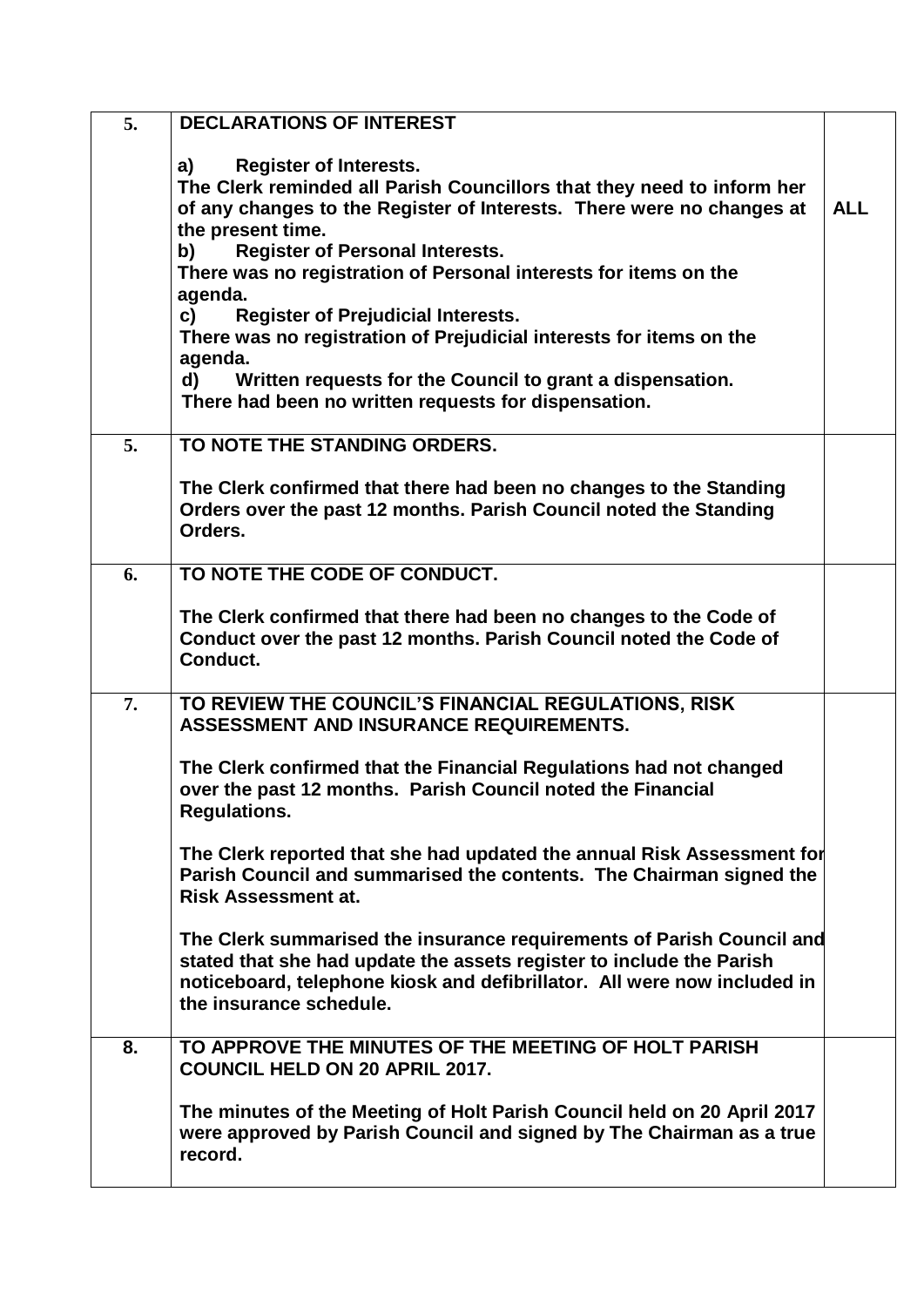| 9.  | TO CONSIDER MATTERS ARISING FROM THE PREVIOUS PARISH<br><b>COUNCIL MINUTES.</b>                                                                      |           |
|-----|------------------------------------------------------------------------------------------------------------------------------------------------------|-----------|
|     | a) Appointment of Parish Lengthsman.                                                                                                                 |           |
|     | The Chairman reported that Mr Andrew Jobson had accepted the post of                                                                                 |           |
|     | Lengthsman to the Parish. He confirmed that the paperwork had been                                                                                   |           |
|     | completed and the Clerk was in the process of arranging a meeting with                                                                               |           |
|     | Chris Jones the previous lengthsman. The Clerk reported that she was                                                                                 | <b>PW</b> |
|     | chasing Gerry Brienza of County Highways to try and arrange training                                                                                 | <b>CL</b> |
|     | for Mr Jobson.                                                                                                                                       |           |
|     | b) Appointment of Parish Footpaths Officer.                                                                                                          |           |
|     | The Clerk reported due to illness of the previous Parish Footpaths                                                                                   |           |
|     | Officer she had been advised to apply for P3 money on the same basis                                                                                 |           |
|     | as previous years to ensure funding was received. She had duly done                                                                                  |           |
|     | so. The Clerk further reported that she had received paperwork for the                                                                               |           |
|     | new Parish Footpaths Officer to complete prior to receiving training at                                                                              | <b>PW</b> |
|     | County Hall. The Chairman said he would liaise with Mr Trevor Bourne in CL                                                                           |           |
|     | relation to completing the paperwork and attending training. Concerns                                                                                |           |
|     | were expressed in relation to the state of some of the stiles in the Parish.                                                                         |           |
|     | The Clerk agreed to clarify whether this was covered under the P3                                                                                    |           |
|     | scheme or dealt with as a separate issue.                                                                                                            |           |
|     | c) Project to refurbish Parish benches.                                                                                                              |           |
|     | The Chairman reported that he and Parish Councillor Mr P. Mobbs had                                                                                  |           |
|     | inspected the two benches which potentially want replacing in the Parish CL<br>(School Lane and bus laybye. It was agreed that rather than replacing |           |
|     | the entire bench it would be only be necessary to replace the wooden                                                                                 |           |
|     | slats and clean the benches. The Chairman had spoken to Mr Andrew                                                                                    |           |
|     | Jobson in relation to this job. Parish Council agreed to the replacement                                                                             |           |
|     | of the wooden part of the benches and it was suggested that the Clerk                                                                                |           |
|     | contact District Councillor Mrs P. Cumming to see if there was any                                                                                   |           |
|     | divisional funding available for this project.                                                                                                       |           |
|     |                                                                                                                                                      |           |
| 10. | <b>FINANCE</b>                                                                                                                                       |           |
|     | a) To note the current bank balances.<br>It was confirmed that the Deposit Account stood at £8307.56p and the                                        |           |
|     | Current Account stood at £2796.88p. The Clerk confirmed that these                                                                                   |           |
|     | balances were before the issuance of the cheques listed below.                                                                                       |           |
|     | b) To consider payments made in accordance with the attached                                                                                         |           |
|     | schedule.                                                                                                                                            |           |
|     | The following cheques were approved and signed and the counterfoils                                                                                  |           |
|     | and invoices initialled by 2 councillors; £186.17 (Cheque No. 1128) Upper                                                                            |           |
|     | Bridge Enterprises (website annual fee), £346.67 (Cheque No. 1129) Mrs<br>C Lightfoot (Clerks salary including increase April 2017 and May 2017),    |           |
|     | £7.00 (Cheque No. 1130) Mrs C. Lightfoot (Clerks expen-stamps and                                                                                    |           |
|     | stationary), £403.22 (Cheque No. 1131) Aon UK Ltd (Annual insurance                                                                                  |           |
|     | renewal).                                                                                                                                            |           |
|     |                                                                                                                                                      |           |
|     | c) To review the actual spend against budget.                                                                                                        |           |
|     | Parish Council noted the actual spend against budget.                                                                                                |           |
|     |                                                                                                                                                      |           |